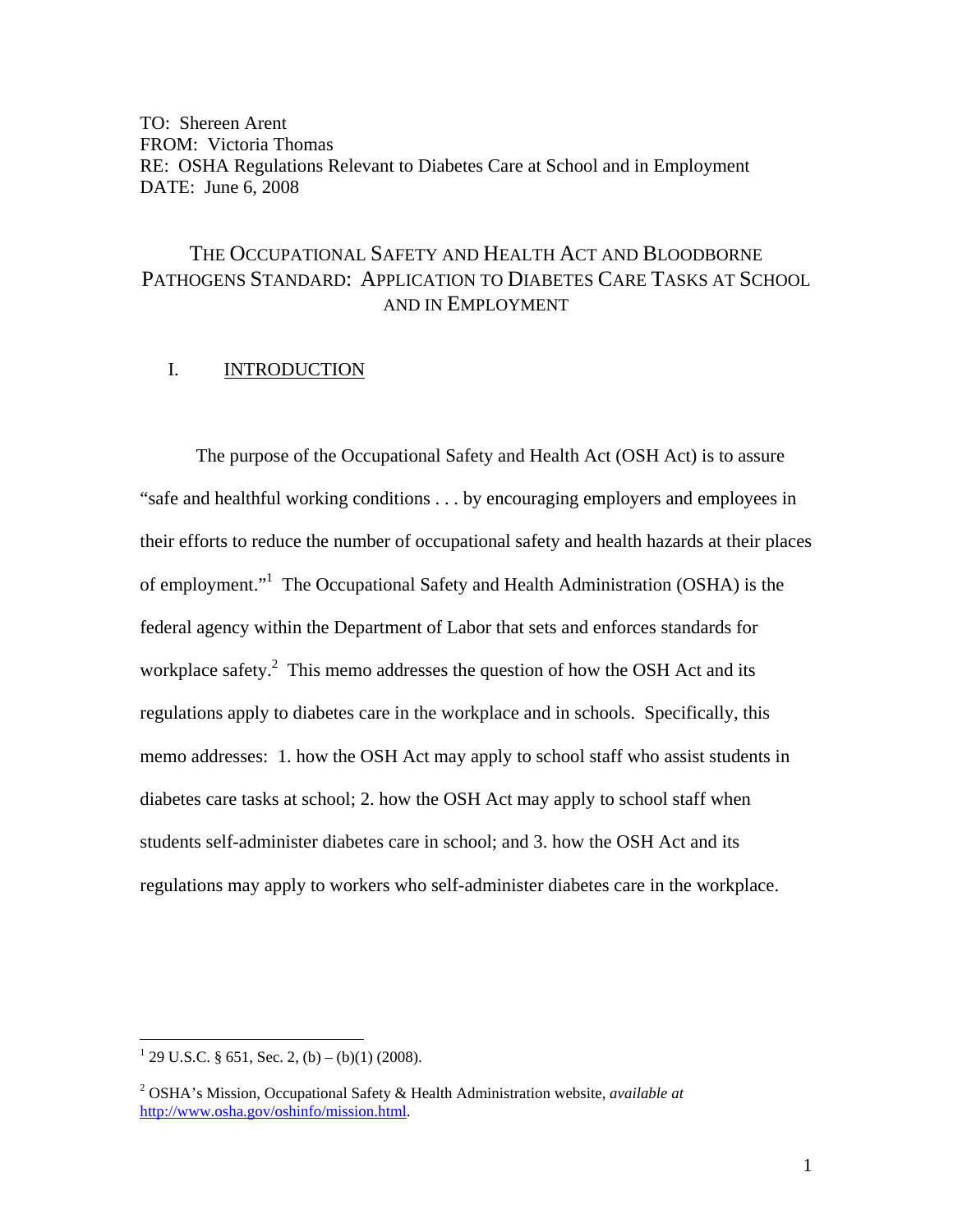#### II. APPLICABILITY OF THE OSH ACT TO SCHOOL EMPLOYEES

 Whether or not school staff members are protected by health and safety standards depends in part upon whether the state has opted to create its own state health and safety plan, or whether, instead, the state is subject to the OSH Act. If the state has not opted to create its own state health and safety plan, but is rather covered by the OSH Act, public school staff will not be covered and private school staff will be covered because the OSH Act applies to private, but not public, employers.<sup>3</sup> The OSH Act states that public employers include state and municipal governments, specifically including public schools as exempt employers.<sup>4</sup> The OSH Act allows a state to opt to create its own, statecontrolled occupational safety and health plan,<sup>5</sup> and requires that this state plan apply to state and local government employers.<sup>6</sup> These optional plans must be approved by the Secretary of Labor and must be at least as rigorous as the OSH Act.<sup>7</sup> As a result, all private school staff members are covered, either by the OSH Act or a state plan. All

 $3$  29 C.F.R. § 1975.5(a)(5) (2008) ("The term 'employer' means a person engaged in a business affecting commerce who has employees, but does not include the United States or any State or political subdivision of a State").

 $4$  Id.; 29 C.F.R. § 1975.5 (e)(1) (2008).

<sup>&</sup>lt;sup>5</sup> 29 U.S.C. § 667(b) (2008) ("Any State which, at any time, desires to assume responsibility for development and enforcement therein of occupational safety and health standards relating to any occupational safety or health issue with respect to which a Federal standard has been promulgated under section 6 [29 U.S.C. § 655 (2008)] shall submit a State plan for the development of such standards and their enforcement").

 $6$  29 C.F.R. § 1902.3 (j) (2008) ("The State plan shall include... an effective and comprehensive occupational safety and health program covering all employees of public agencies of the State and its political subdivisions"). For example, California's state occupational health and safety plan applies to state and local government workers. Cal Lab Code § 6304 (2007) (under the Occupational Safety and Health Code, "'Employer' shall have the same meaning as in Section 3300"); Cal Lab Code § 3300 (2007) ("As used in this division, 'employer' means: (a) The State and every State agency; (b) Each county, city, district, and all public and quasi public corporations and public agencies therein").

 $7$  29 U.S.C. § 667(c)(2) (2008).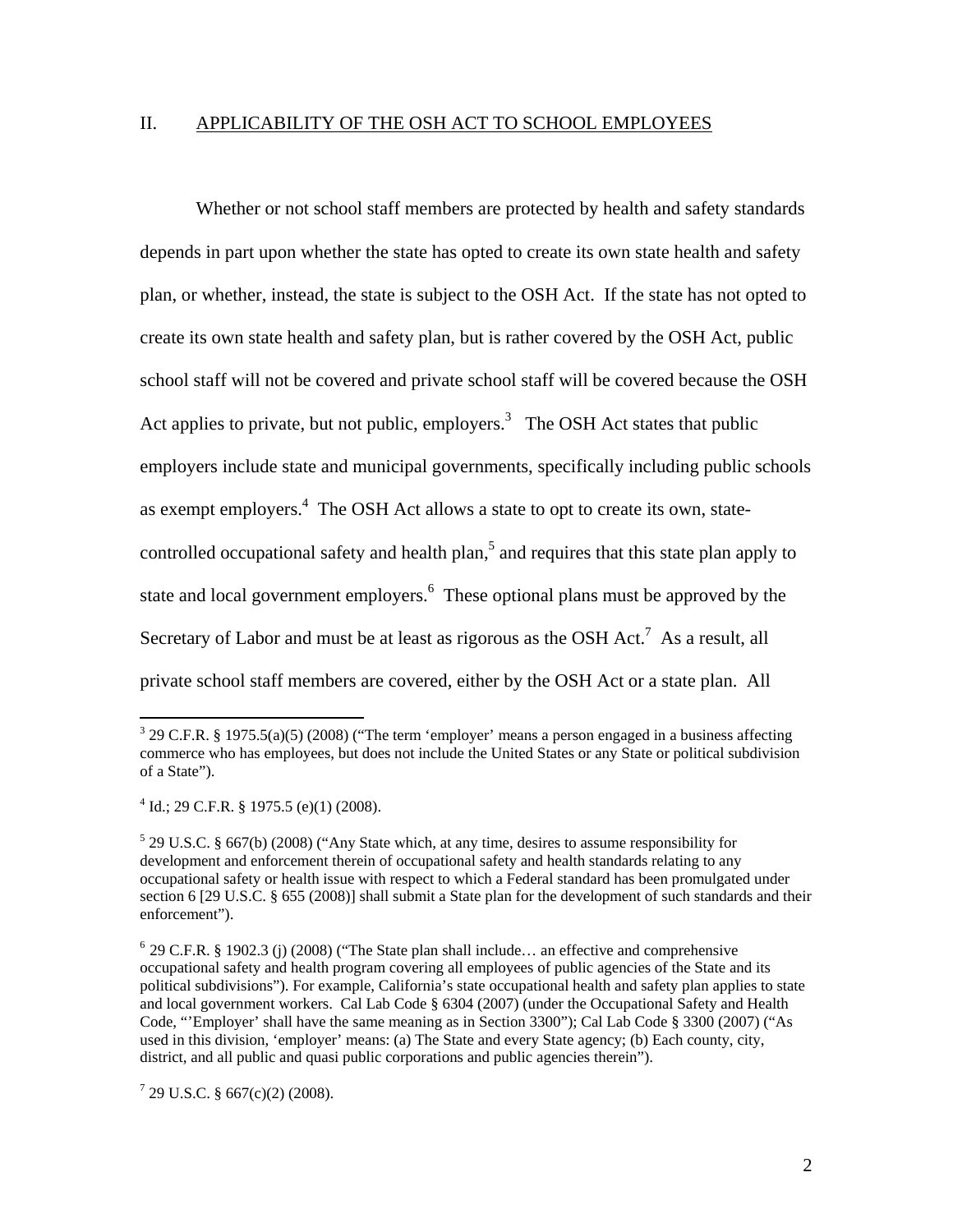states and territories except for Alabama, Florida, Idaho, and North Dakota have created their own state health and safety plans. $8$  As a result, the vast majority of public school staff, and all private school staff, are protected by public health and safety laws.

 As previously mentioned, state health and safety plans must be at least as rigorous as the standards under the OSH Act. $<sup>9</sup>$  As a result, the OSH Act standards and</sup> interpretations supply a baseline even in states with state plans- although research on a state's health and safety code would be required for full information. In addition, the OSH Act created the National Institute for Occupational Safety and Health (NIOSH), a part of the Centers for Disease Control and Prevention in the U.S. Department of Health and Human Services.<sup>10</sup> The Director of NIOSH may make recommendations for the development of standards to the Secretary of Labor and the Secretary of Health, Education, and Welfare.<sup>11</sup> In addition, the Assistant Secretary of Labor may consult with NIOSH when evaluating state plans, and NIOSH is tasked with developing recommended standards in occupational safety and health.<sup>12</sup> Thus, NIOSH standards are similarly useful for guidance on occupational safety and health requirements, even in states with state plans.

<sup>&</sup>lt;sup>8</sup> See LexisNexis 50 State Comparative Legislation/Regulations: Employee Safety and Health (June 2007).  $^{9}$  29 U.S.C. § 667(c)(2) (2008).

<sup>&</sup>lt;sup>10</sup> 29 U.S.C. § 671 (2008); About NIOSH: NIOSH Origins and Mission, Centers for Disease Control and Prevention Website, *available at* http://www.cdc.gov/niosh/about.html.

<sup>&</sup>lt;sup>11</sup> 29 U.S.C. § 671 (2008).

<sup>12</sup> 29 C.F.R. § 1902.6 (2008).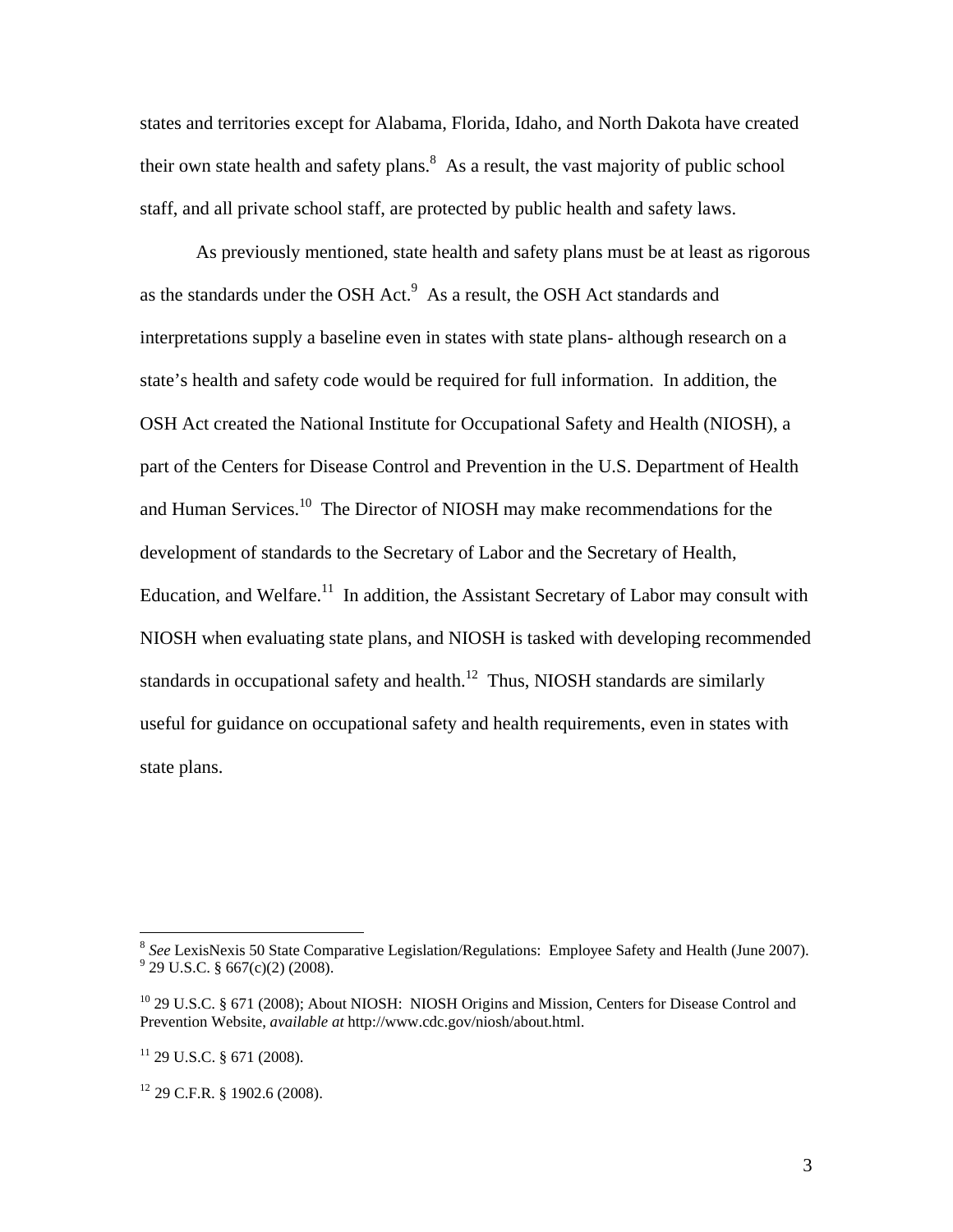### III. APPLICABILITY OF THE OSH ACT TO STUDENTS

 Because the OSH Act and state health and safety plans are meant to assure safe and healthful *working* conditions, and to apply to *employers* and *employees*, they do not protect the safety of students.<sup>13</sup> Whether other laws and regulations, unrelated to the OSH Act, apply to students is not within the scope of this memo. However, the OSH Act applies to school staff interaction with students, if such interaction would trigger health and safety concerns, for example because school staff are administering injections to students.

#### IV. THE BLOODBORNE PATHOGENS STANDARD

 The OSH Act regulation most relevant to diabetes care concerns in school and employment is the Bloodborne Pathogens Standard.<sup>14</sup> According to the Standard, employers must develop and use certain precautions if an employee will experience occupational exposure to blood and other potentially infectious materials.15 The definition of occupational exposure is: "reasonably anticipated… contact with blood or

<sup>&</sup>lt;sup>13</sup> Occupational Safety & Health Administration, Standard Interpretations: Clarification of OSHA Jurisdiction over Entry Access and Exist at a Public School in Pennsylvania (June 14, 2007) (letter from Richard E. Fairfax, Directorate of Enforcement Programs, to Gerald J. Baldauff), *available at*  www.osha.gov/pls/oshaweb/owadisp.show\_document?ptable=INTERPRETATIONS&p\_id=25894 ("the Agency has no authority over students and the schools that they attend since they have no employeremployee relationship").

<sup>14 29</sup> C.F.R. § 1910.1030 (2008), available in Appendix.

 $15$  29 C.F.R. § 1910.1030(c) (2008).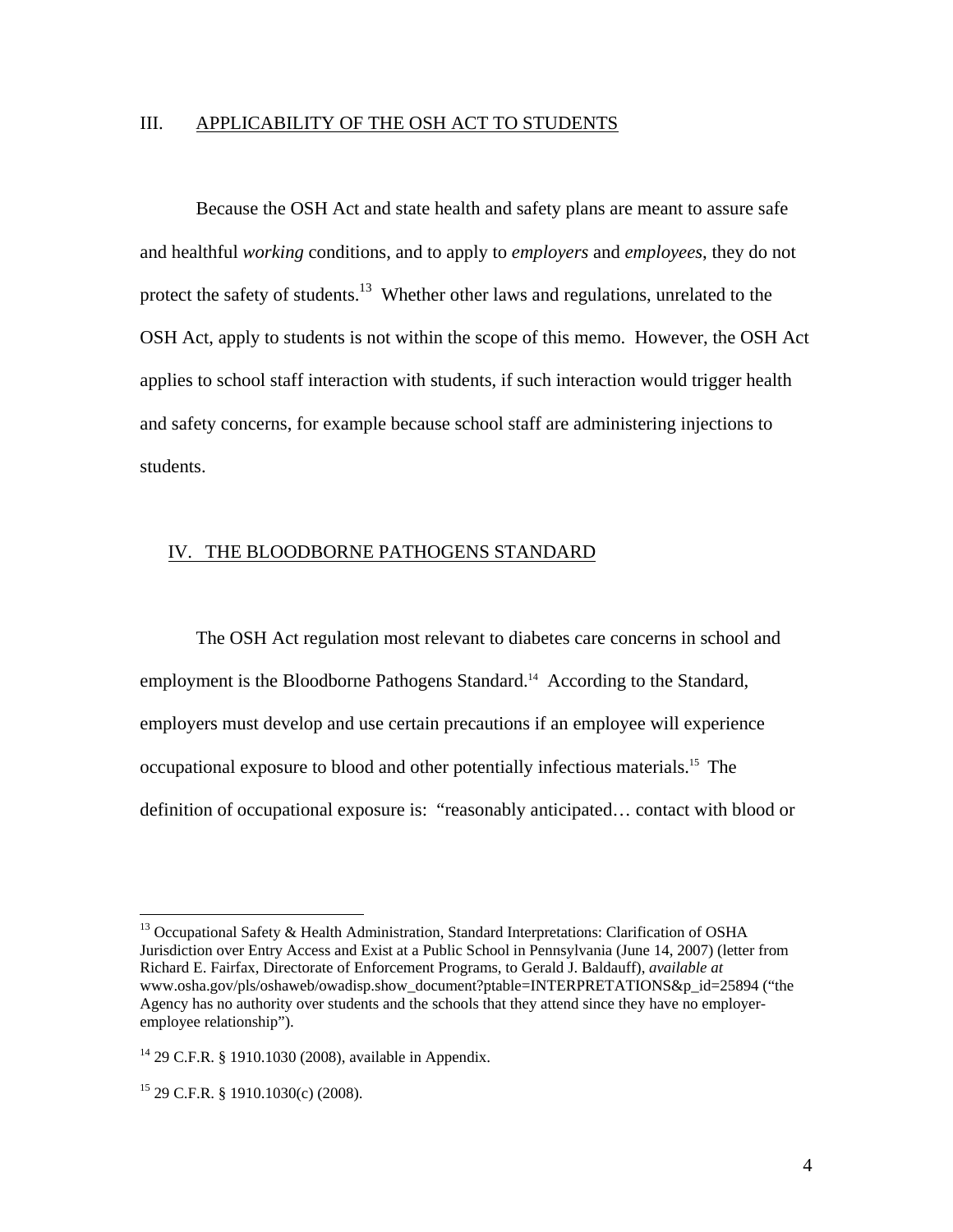other potentially infectious materials that may result from the performance of an employee's duties."<sup>16</sup>

Employers must write an Exposure Control Plan<sup>17</sup> (ECP) if the employment falls under the Standard.<sup>18</sup> The ECP must contain an exposure determination, with a list of all jobs which have occupational exposure, including a list of which specific tasks involve exposure.<sup>19</sup> In addition, employees in those listed jobs must receive training at the time that they are assigned to the task involving occupational exposure, and again at least once a year.<sup>20</sup> The training must include, for example, information on the symptoms and epidemiology of bloodborne pathogens, instructions on how to request a copy of the ECP, an explanation of the ECP, an explanation of the use of personal protective equipment, and record-keeping procedures.<sup>21</sup> The Standard also requires that ECPs be available to the Director of NIOSH upon request, although there is no stated requirement that NIOSH or any other agency approve the Plan. $^{22}$ 

 $^{21}$  *Id.* 

<sup>16 29</sup> C.F.R. § 1910.1030(b) (2008).

<sup>&</sup>lt;sup>17</sup> The portions of the Bloodborne Pathogens Standard, 29 C.F.R. § 1910.1030 (2008), relevant to the Exposure Control Plan, 29 C.F.R. § 1910.1030(c) (2008), are available in the Appendix. 1829 C.F.R. § 1910.1030(c) (2008).

<sup>19 29</sup> C.F.R. § 1910.1030(c)(1)(ii)(A) (2008); 29 C.F.R. § 1910.1030(c)(2) (2008).

 $20$  29 C.F.R. § 1910.1030(g) (2008).

<sup>&</sup>lt;sup>22</sup> 29 C.F.R. § 1910.1030(c)(1)(vi) (2008).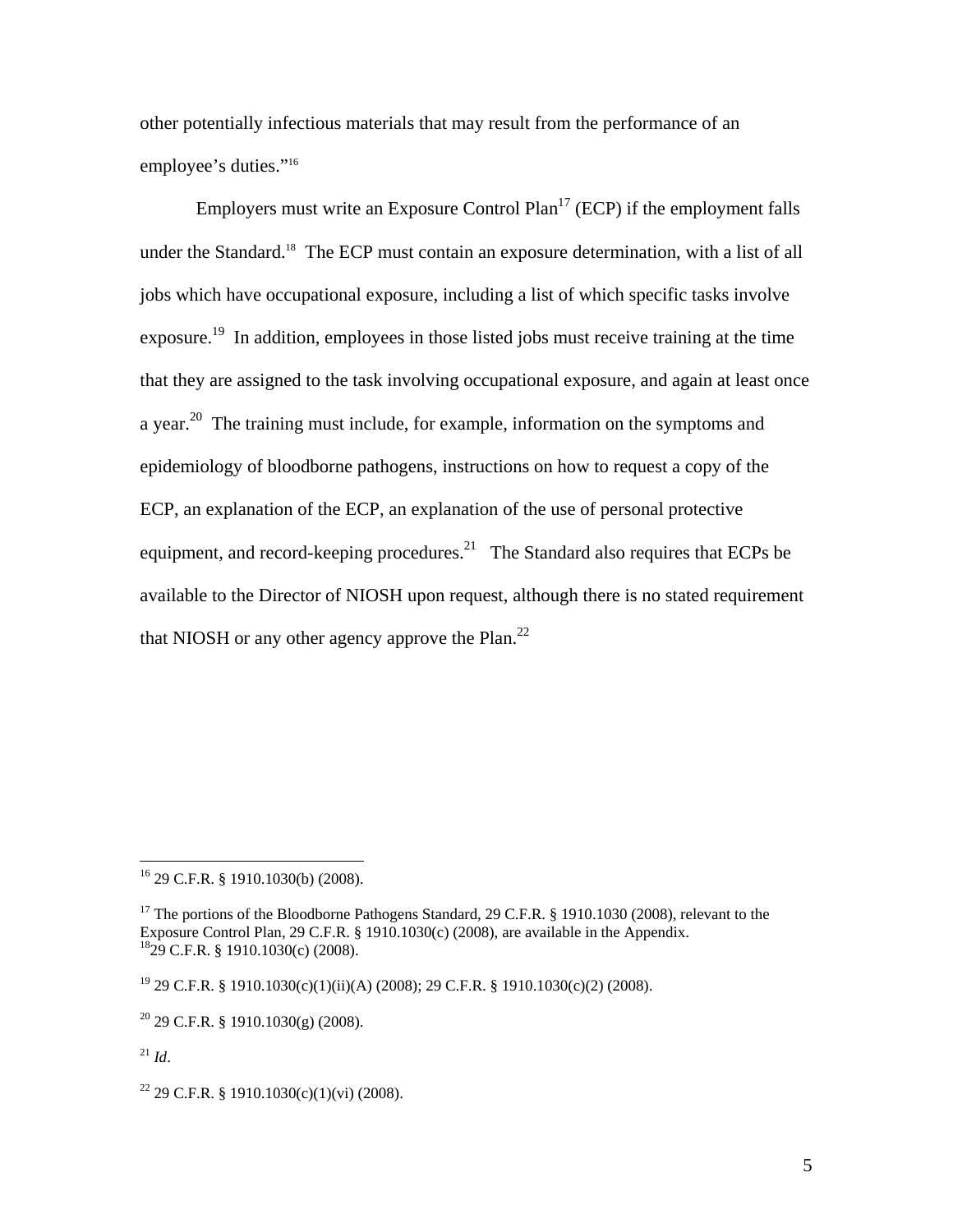# A. Application of the Bloodborne Pathogens Standard to Diabetes Care in the **Workplace**

 Although diabetes care, such as insulin injections and blood glucose testing, can produce waste materials that could conceivably expose other employees to blood or other infectious materials, OSHA explained in a Standards Interpretation Letter<sup>23</sup> titled "Whether Diabetics Who Self-Administer at Work Can Dispose of Capped Insulin Syringes in an Office Trash Container<sup>", 24</sup> that "the Bloodborne Pathogens Standard, 29 CRF 1910.1030, does not apply to the self-administration of insulin by employees or their disposal of insulin syringes used for self-administration except at places otherwise covered by the standard, such as health care facilities, industrial first aid units and laboratories."<sup>25</sup> Thus, self-administrated diabetes care, including disposal of syringes and other materials, does not meet the definition of occupational exposure to bloodborne pathogens, because the diabetes care is not required by the occupation. The standard may apply when others directly assist with injections and other diabetes care, for example in

 $^{23}$  OSHA has a call help line, electronic question form, and mailing address where individuals, business, organizations, and government entities may ask workplace safety and health questions. Occupational Safety & Health Administration website, Contact Us page, *available at* http://www.osha.gov/html/Feed\_Back.html. Calls and e-mails do not constitute official OSHA communications, but written and mailed letters do constitute official communications. Id. The call line number is 1-800-321-OSHA (6742); the electronic question form is available online at http://www.osha.gov/pls/edata/owae\_data.osha\_form; and the mailing address is: U.S. Department of Labor, Occupational Safety & Health Administration, 200 Constitution Avenue, Washington, D.C. 20210. Id.

 $24$  Available in the Appendix.

<sup>&</sup>lt;sup>25</sup> Occupational Safety & Health Administration, Standard Interpretations: Whether Diabetics Who Self-Administer at Work Can Dispose of Capped Insulin Syringes in an Office Trash Container, (June 29, 2007) (letter from Richard E. Fairfaz, Directorate of Enforcement Programs, to Keith Dill), *available at*  http://www.osha.gov/pls/oshaweb/owadisp.show\_document?p\_table=INTERPRETATIONS&p\_id=25890.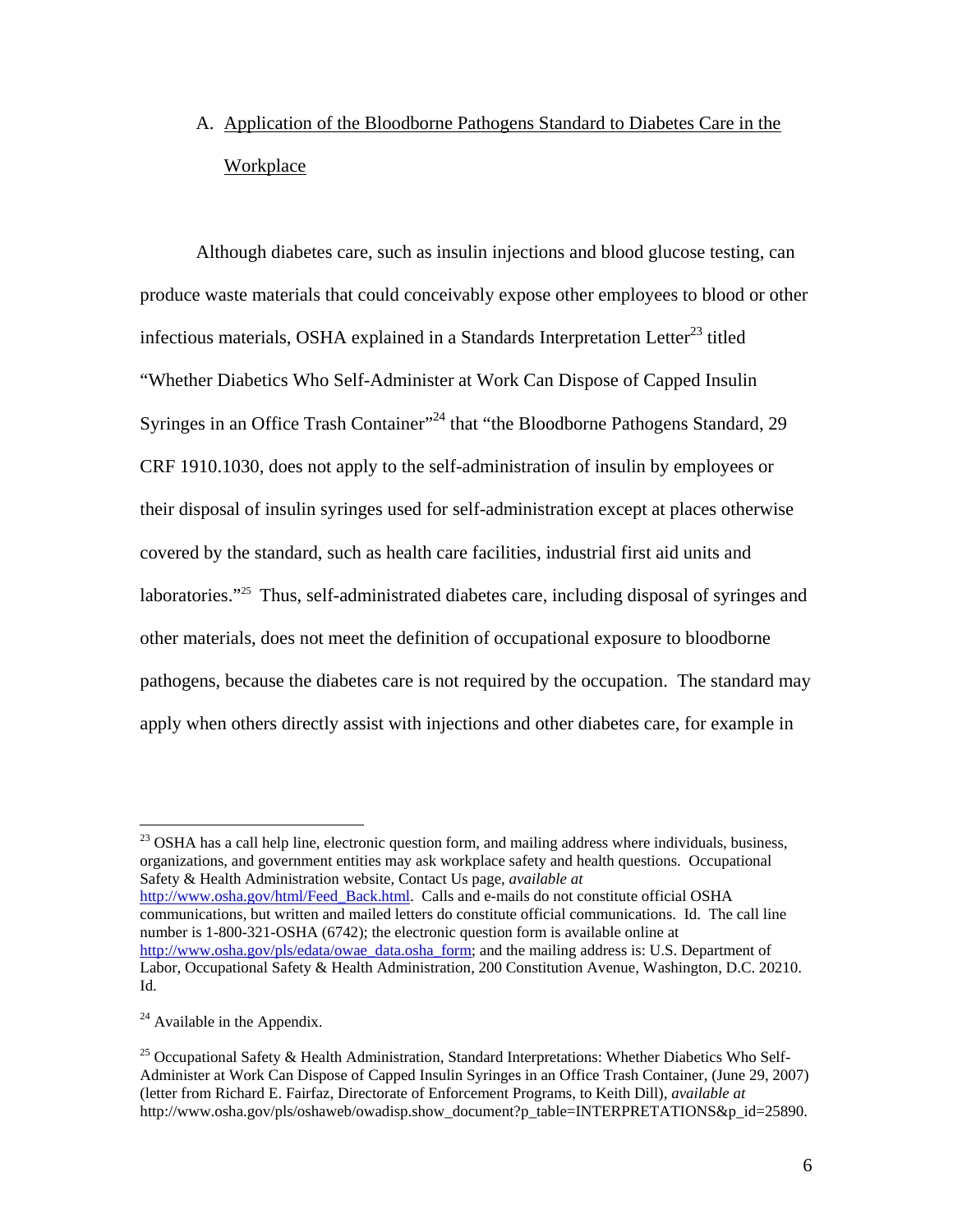the school setting, but the Standard Interpretations letter makes clear that selfadministration does not trigger coverage.

 The Standard Interpretations Letter explains that although syringes in the trash could present a health threat to coworkers, coverage of the Bloodborne Pathogen Act is still not triggered by self-administrated diabetes care and disposal of diabetes care materials. Rather, the Standard Interpretations letter states that "the use and disposal of such syringes at the typical office, such as a call center, would not be covered."<sup>26</sup> Although it is conceivable that "[i]mproper disposal… can create a safety hazard for maintenance workers, waste handlers, and janitors who must later handle office trash," OSHA can only recommend, not require, that employers self-regulate by setting protocols for disposal of diabetes care materials used in self-administration. As previously mentioned, however, OSHA does require protocols for the safe disposal of potentially infectious materials in an Exposure Control Plan if the diabetes care is part of the job, such as for school nurses.

# B. Application of the Bloodborne Pathogens Standard to Diabetes Care at School

 The previously discussed OSHA Standards Interpretation **"**Whether Diabetics Who Self-Administer at Work Can Dispose of Capped Insulin Syringes in an Office Trash Container" addressed self-administration by adults in the work setting, but the same argument applies to children self-administering at school: if a school employee is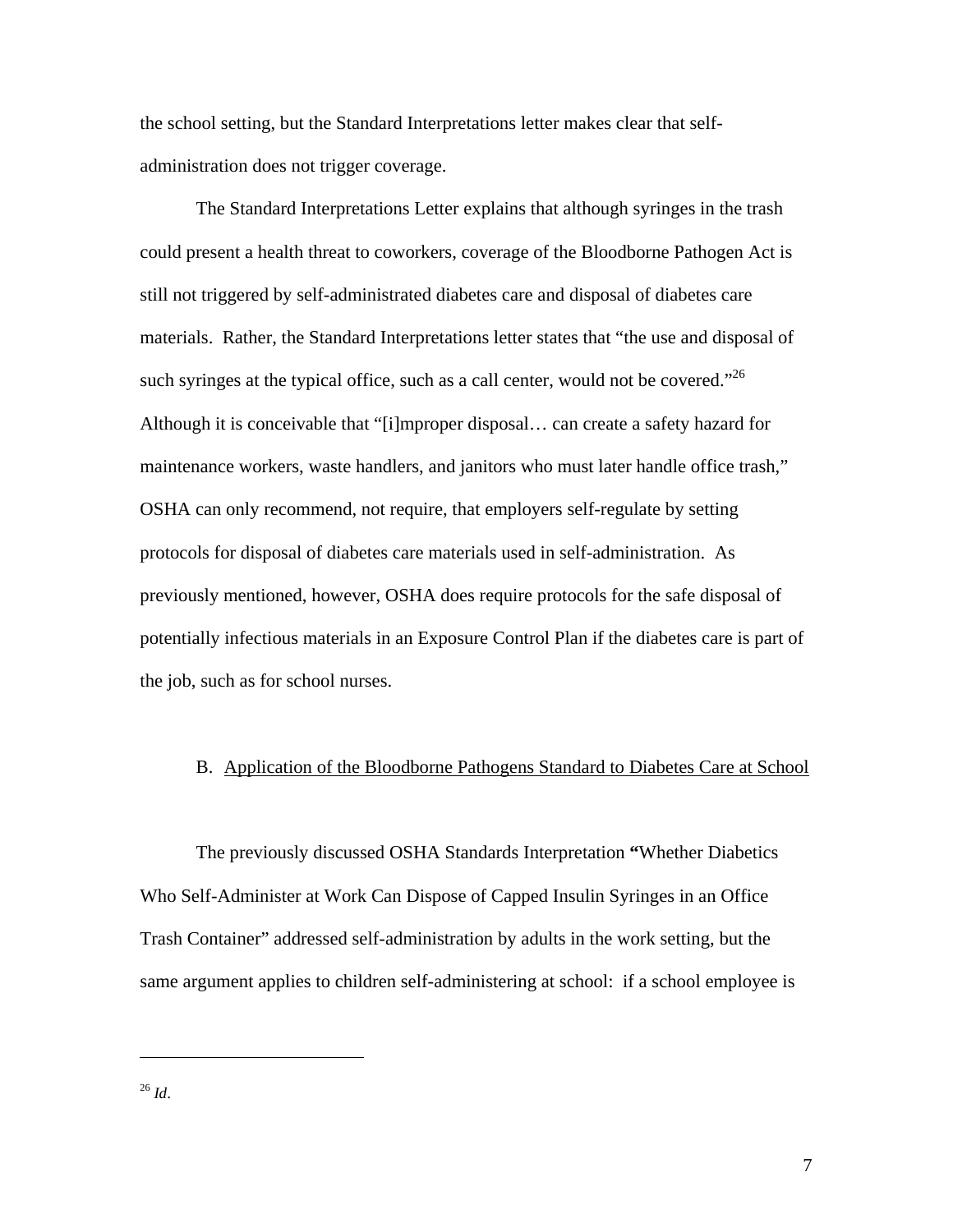not assisting or otherwise likely to come in contact with diabetes care supplies, selfadministration by a student at school is not covered by OSHA

 Some students are not able to self-administer and need the assistance of school staff. Depending on the circumstances, the assistance may or may not meet the occupational exposure definition. For example, a staff person who helps a student count carbohydrates and watches the child self-administer insulin- but who does not touch the syringe or the child- would likely not meet the definition of occupational exposure. Such duties would not meet the definition because watching a person conduct a blood glucose test and use a syringe is not reasonably likely to expose staff to potentially infectious materials. Staff who are likely to come in contact with blood or blood products, such as staff who assist or wholly perform blood glucose checks and insulin administration by pen or syringe, would meet the definition.

 The Bloodborne Pathogen Standard applies only where occupational exposure exists.<sup>27</sup> As a result, its purpose and application are limited, existing only where an employee has "reasonably anticipated skin, eye, mucous membrane, or parenteral contact with blood or other potentially infectious materials that may result from the performance of an employee's duties."28 In the school context, this means that where staff members are not directly assisting with blood glucose testing, insulin injections, insulin pump site changes, attaching, detaching, and reattaching insulin pumps, and glucagon injections, the Bloodborne Pathogen Standard does not apply to diabetes care because there is no occupational exposure.

 $27$  29 C.F.R. § 1910.1030(a) (2008).

 $28$  29 C.F.R. § 1910.1030(b) (2008).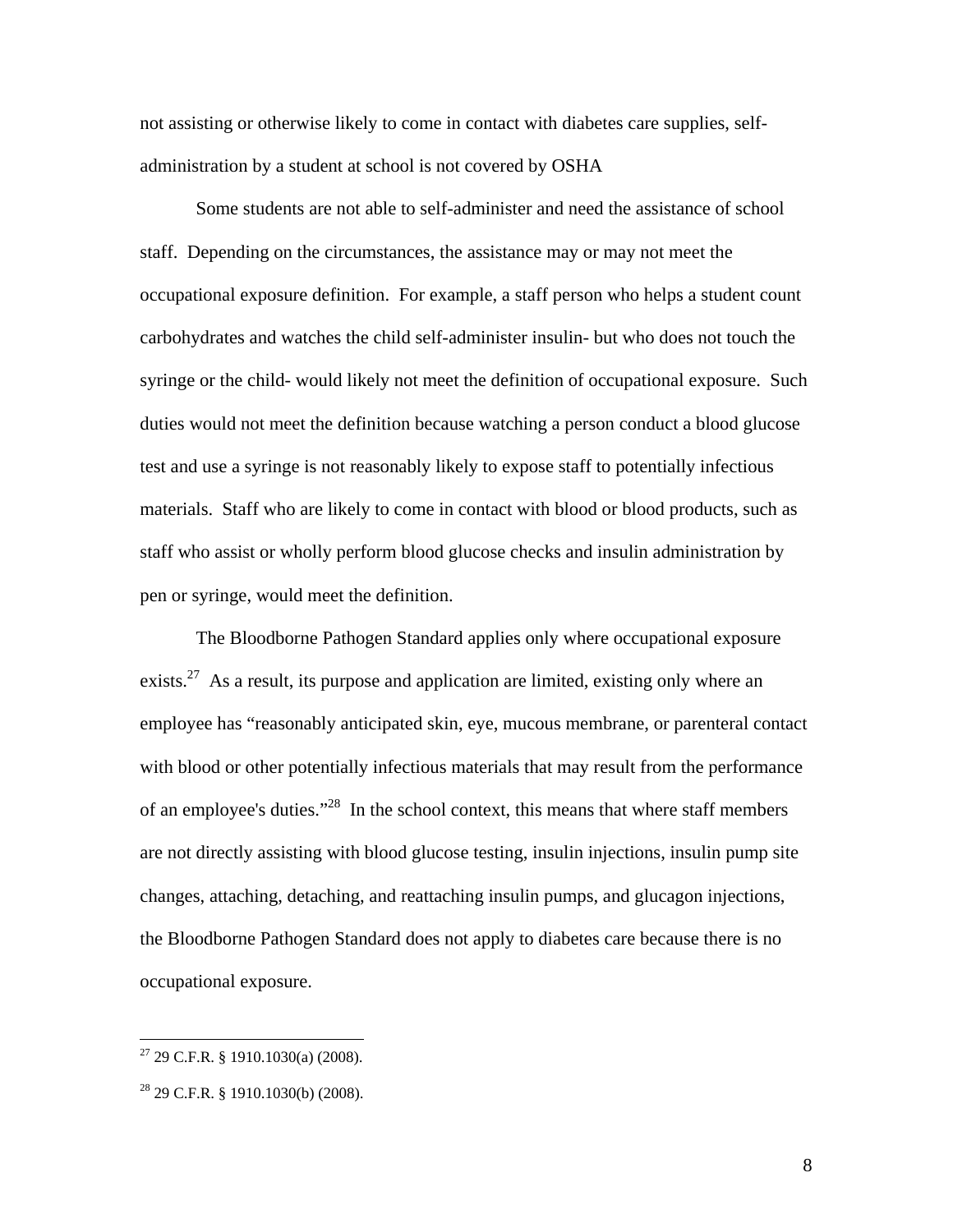Where staff members do meet the occupational exposure definition, the school must create an ECP, discussed above. However, the ECP is limited similarly to the Standard: it is required only where a school has an employee with occupational exposure<sup>29</sup> and it must be "designed to eliminate or minimize *employee* exposure."<sup>30</sup> A student who carries diabetes care materials with them, disposes of diabetes care materials by himself or herself, and self-administers diabetes care tasks at school would not trigger the standard and would not cause the school to need an ECP. If these school employees have occupational exposure, the school's ECP must be designed to protect such employees and will apply to those work areas where there is occupational exposure.<sup>31</sup> However, the ECP is not relevant for those employees who do not face occupational  $\alpha$  exposure<sup>32</sup> and those areas of the workplace where occupational exposure does not occur. For example, if a school nurse assists a student with administering insulin in his classroom, the ECP would address protecting the nurse while she administered insulin by requiring her to wear gloves while administering insulin, and cover those areas of the school that could expose employees to potentially infectious materials, such as the area where the nurse administers the insulin. However, school staff who do not have occupational exposure would not need to be addressed in the ECP.

 Although the Bloodborne Pathogens Standard and OSHA suggests that students are not covered by occupational health and safety laws, NIOSH has developed a School

 $30$  Id.

 $\overline{a}$ 

31 Id.

 $29$  29 C.F.R. § 1910.1030(c) (2008).

 $32$  The ECP requirements would be onerous as well as irrelevant for employees who do not have occupational exposure; for example, requiring employers to provide protective equipment to employees who are not interacting with potentially infectious materials would be nonsensical.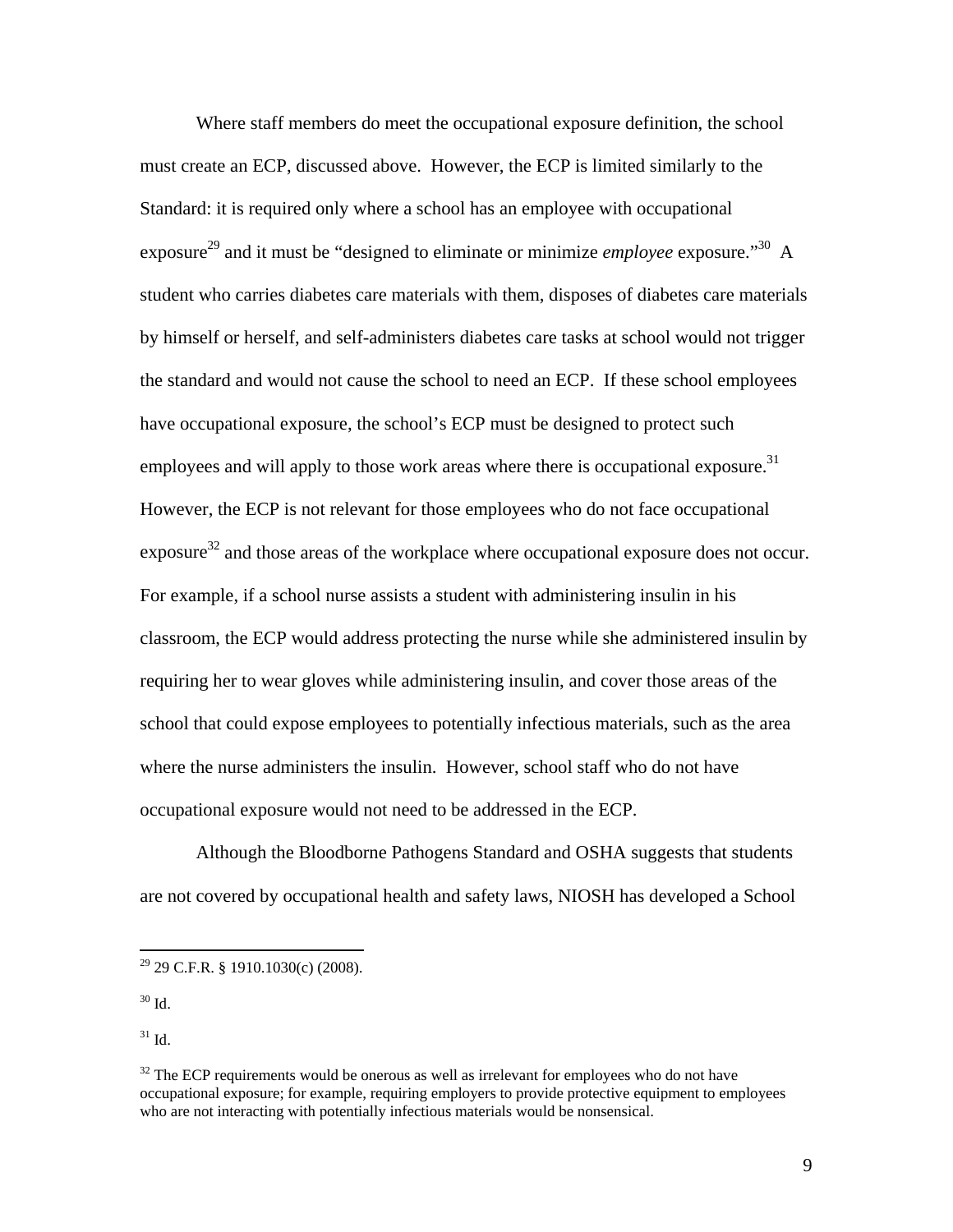Bloodborne Pathogens Self-Inspection Checklist<sup>33</sup> that discusses safety precautions for both teachers and students who are exposed to bloodborne pathogens.<sup>34</sup> The introduction explains that the checklist:

 applies to work activities that may result in exposure to blood or other potentially infectious materials. Such activities might include students learning how to take blood tests or teachers who are trained in first aid and are required to render first aid in case of emergency. This checklist does not cover acts that result in exposure to blood or other potentially infectious materials when someone voluntarily helps others in an emergency. The regulations cited apply only to private employers and their employees, unless adopted by a State agency and applied to other groups such as public employees. $35$ 

Thus, the checklist allows schools to self-evaluate whether they are complying with the Bloodborne Pathogen Standard. NIOSH is not granted any enforcement or law-making power under the OSH Act; rather, NIOSH's role is to "develop and establish

1

<sup>&</sup>lt;sup>33</sup> Available in the Appendix.

<sup>34</sup> *Compare* Occupational Safety & Health Administration, Standard Interpretations: Clarification of OSHA Jurisdiction over Entry Access and Exist at a Public School in Pennsylvania (June 14, 2007) (letter from Richard E. Fairfax, Directorate of Enforcement Programs, to Gerald J. Baldauff), *available at*  www.osha.gov/pls/oshaweb/owadisp.show\_document?ptable=INTERPRETATIONS&p\_id=25894 ("the Agency has no authority over students and the schools they attend since they have no employer-employee relationship"), *with* National Institute for Occupational Safety and Health, Bloodborne Pathogens-Part 1: Self-Inspection Checklist," *available at* www.cdc.gov/niosh/docs/2004-101/chklists/n77blo~1.htm (The checklist covers the Bloodborne Pathogens Standard at school and states that it applies to school activities such as "students learning how to take blood tests").

<sup>35</sup> National Institute for Occupational Safety and Health, *supra* note 35.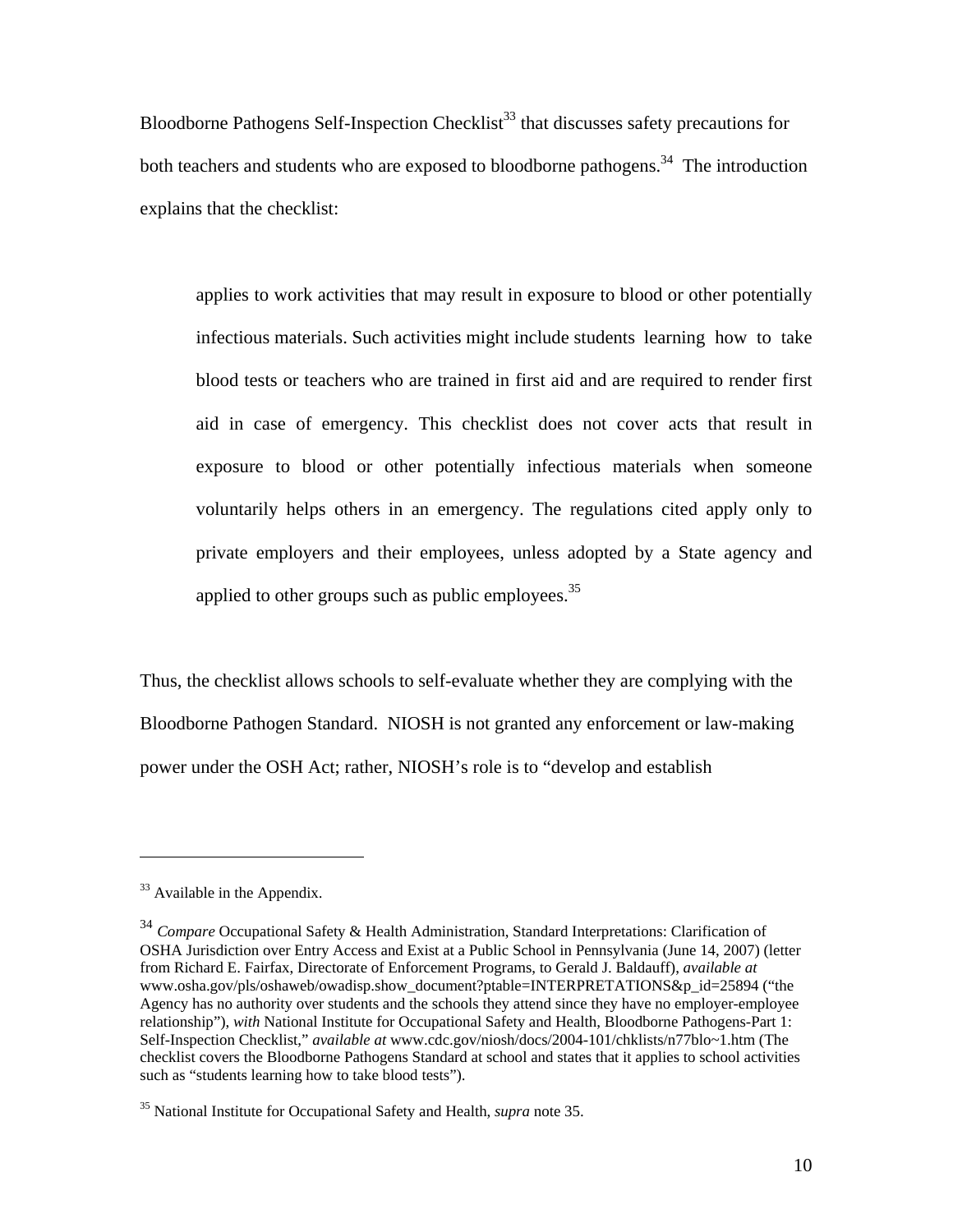*recommended* occupational safety and health standards" (emphasis added).<sup>36</sup> As a result, NIOSH publications that are not directly tied to a law or regulation are non-binding recommendations for schools. To the extent that an item on the checklist reflects a cited provision of a law, schools are required to meet that requirement. However, the checklist also contains items that are not required by the OSH Act but are instead are based on a "nonregulatory recommendation."37 OSHA explains that "if an employee is expected, as part of his or her job duties, to render first aid or medical assistance, that employee is covered by" the Bloodborne Pathogens Standard, and the NIOSH checklist breaks down the Standard and other recommendations into specific questions.<sup>38</sup> Thus, staff trained to assist in diabetes care such as insulin injections, glucagon, inserting or reinserting an insulin pump, and blood glucose testing likely would be covered by the Bloodborne Pathogens Standard according to OSHA and NIOSH. However, some of NIOSH's publications include recommendations that do not have a basis in actual legal duties, which could explain why the NIOSH checklist has references to student safety. For example, question 8 of the checklist asks: "Do *students* and employees wash their hands immediately after removing gloves or other personal protective equipment?" (emphasis added) and is followed by a citation.<sup>39</sup> However, the regulation cited applies only to

 $36$  29 U.S.C. § 671(c)(1) (2008).

 $\overline{a}$ 

<sup>38</sup> Occupational Safety & Health Administration, Standard Interpretations: Applicability of Bloodborne Pathogens Standard to Emergency Responders, Decontamination, Housekeeping, and Good Samaritan Acts, (December 4, 1992) (letter from Roger A. Clark, Director of Compliance Programs, to W. Valentini, President of Federal Compliance & Reporting Service), *available at*  http://www.osha.gov/pls/oshaweb/owadisp.show\_document?p\_table=INTERPRETATIONS&p\_id=20948.

<sup>37</sup> National Institute for Occupational Safety and Health, *supra* note 35.

<sup>39</sup> National Institute for Occupational Safety and Health, *supra* note 35.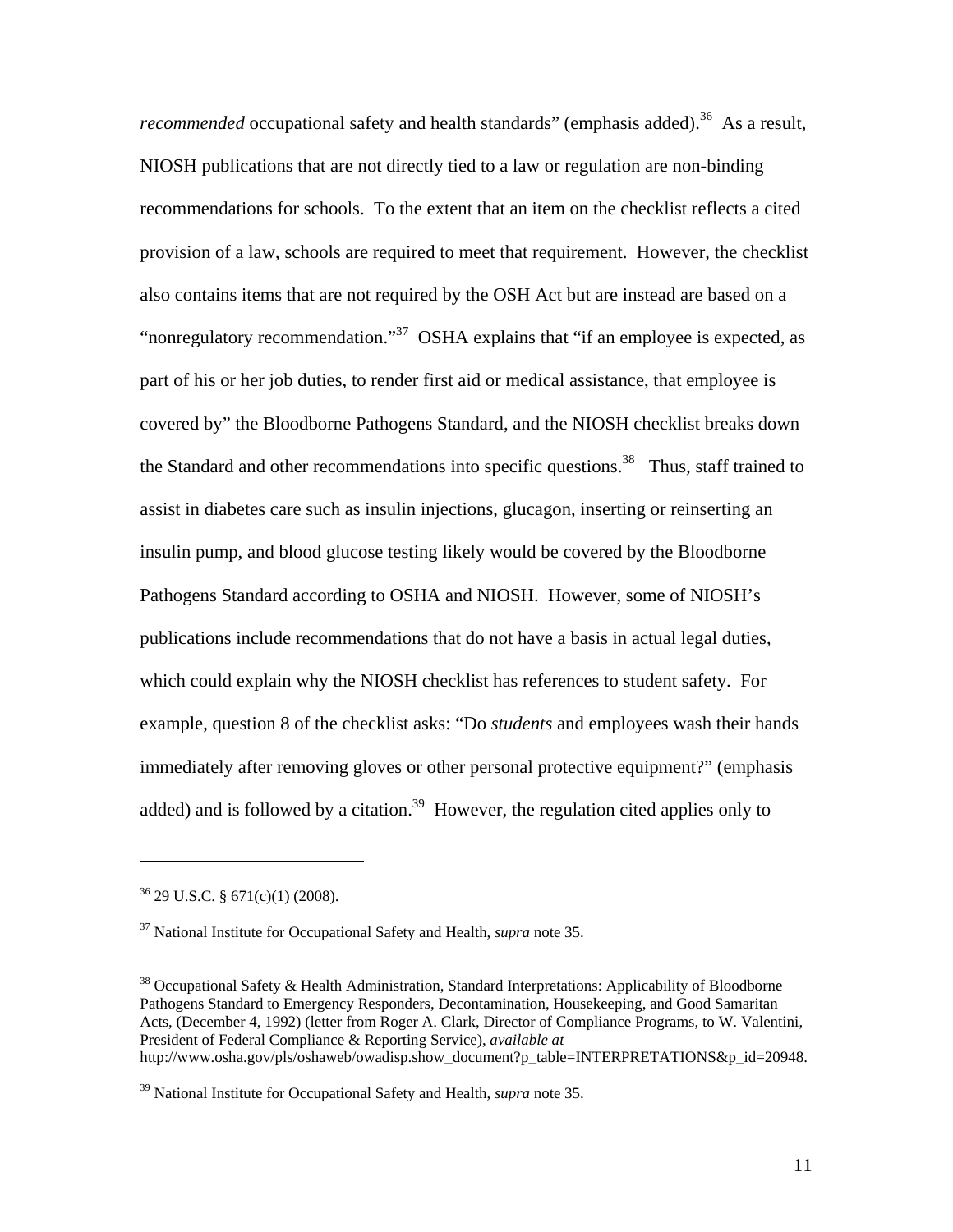employees.<sup>40</sup> While it is unclear, the reference seems to be to students in health care fields who are learning to do blood tests on others as gloves would not be appropriate for self-testing. In any event, the NIOSH checklist's references to student safety are not accompanied by citations to laws or regulations that mention students, so these references to student safety appear to be recommendations, rather than legal requirements.

 The questions on the NIOSH school compliance checklist cite to relevant portions of the Bloodborne Pathogens Standard and provide examples of how schools can comply with the Standard. For example, question 1 notes: "The exposure control plan must include (a) a list of tasks identified as having a potential for exposure to bloodborne pathogens; (b) methods to protect students and employees." Question 10 is particularly relevant to diabetes care at school because it makes clear that OSHA only permits recapping of needles using a medical device or one-handed technique, using the needle to pick up the cap.<sup>41</sup> As the cited portion of the Bloodborne Pathogens Standard explains: "Contaminated needles and other contaminated sharps shall not be bent, recapped, or removed… unless the employer can demonstrate that no alternative is feasible or that such action is required by a specific medical or dental procedure.<sup>"42</sup> It further states: "Such bending, recapping or needle removal must be accomplished through the use of a mechanical device or a one-handed technique."<sup>43</sup>

The checklist's requirements include:

(1) a written ECP that includes:

<sup>&</sup>lt;sup>40</sup> 29 C.F.R. § 1910.1030(d)(2)(v) (2008) ("Employers shall ensure that employees wash their hands immediately or as soon as feasible after removal of gloves or other personal protective equipment").

 $41$  Id.

 $42$  29 C.F.R. § 1910.1030(d)(2)(vii) (2008).

<sup>&</sup>lt;sup>43</sup> Id. at  $(d)(2)(vii)(B)$ .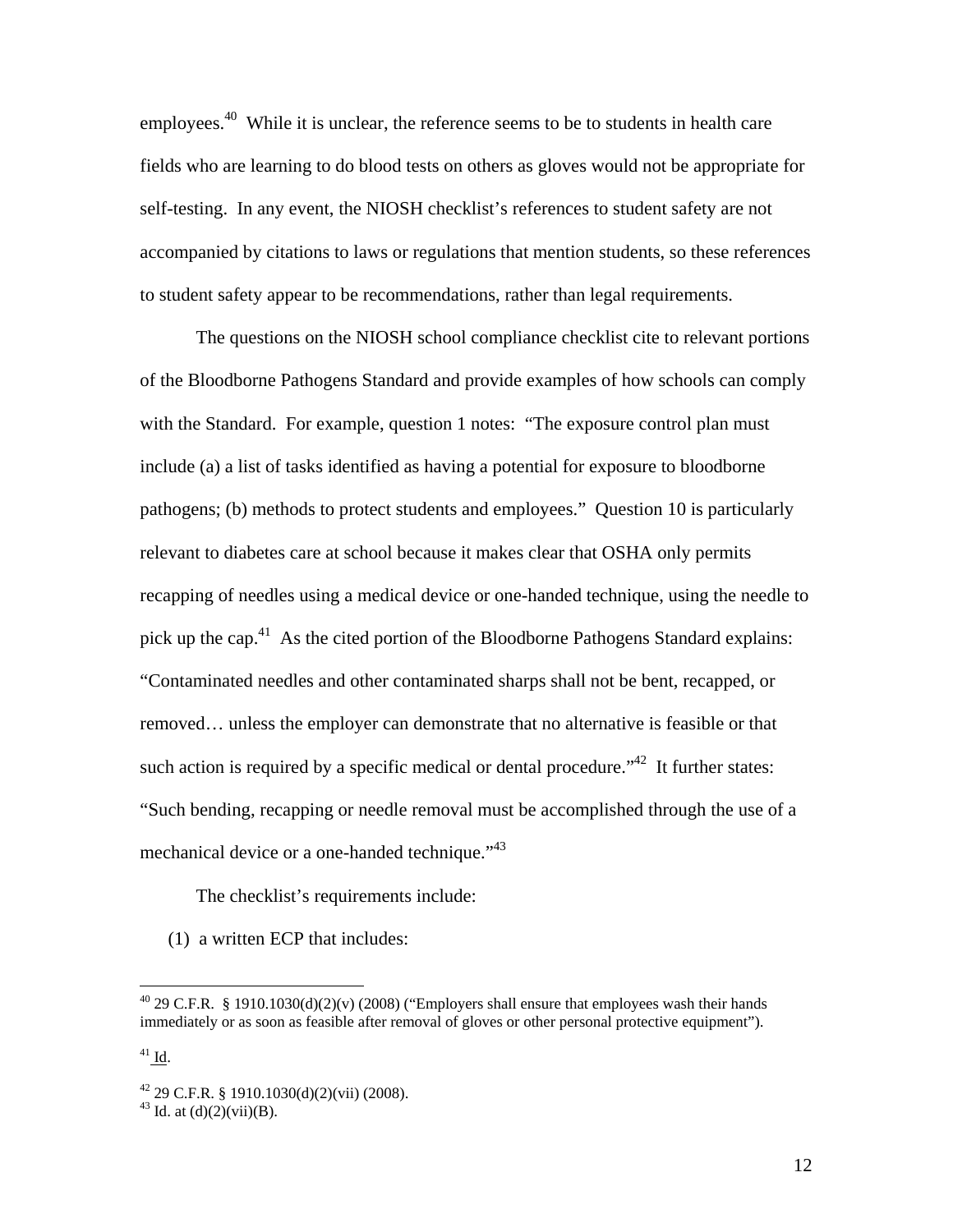(a) a list of tasks identified as having a potential for exposure to bloodborne

pathogens;

(b) methods to protect students and employees;

(c) dates and procedures for providing hepatitis B vaccinations to employees with occupational exposure;

(d) procedures for post-exposure evaluation;

(e) content and methods for training students and employees; and

(f) procedures for maintaining records;

(2) the ECP be available for examination and copying;

(3) the ECP is updated yearly;

(4) students and employees treat all materials which could be potentially infectious as if they were infectious ("universal precautions");

(5) engineering and work practice controls to prevent exposure are used before

personal protective equipment;

(6) these controls are regularly examined for effectiveness;

(7) handwashing facilities are accessible, and if this is not possible, antiseptic hand cleanser or similar substitutes are used;

(8) students and employees immediately wash their hands after removing personal protective equipment;

(9) students and employees immediately wash areas that come into contact with potentially infectious materials;

(0) recapping sharps is avoided, or are only recapped according to a one-handed method;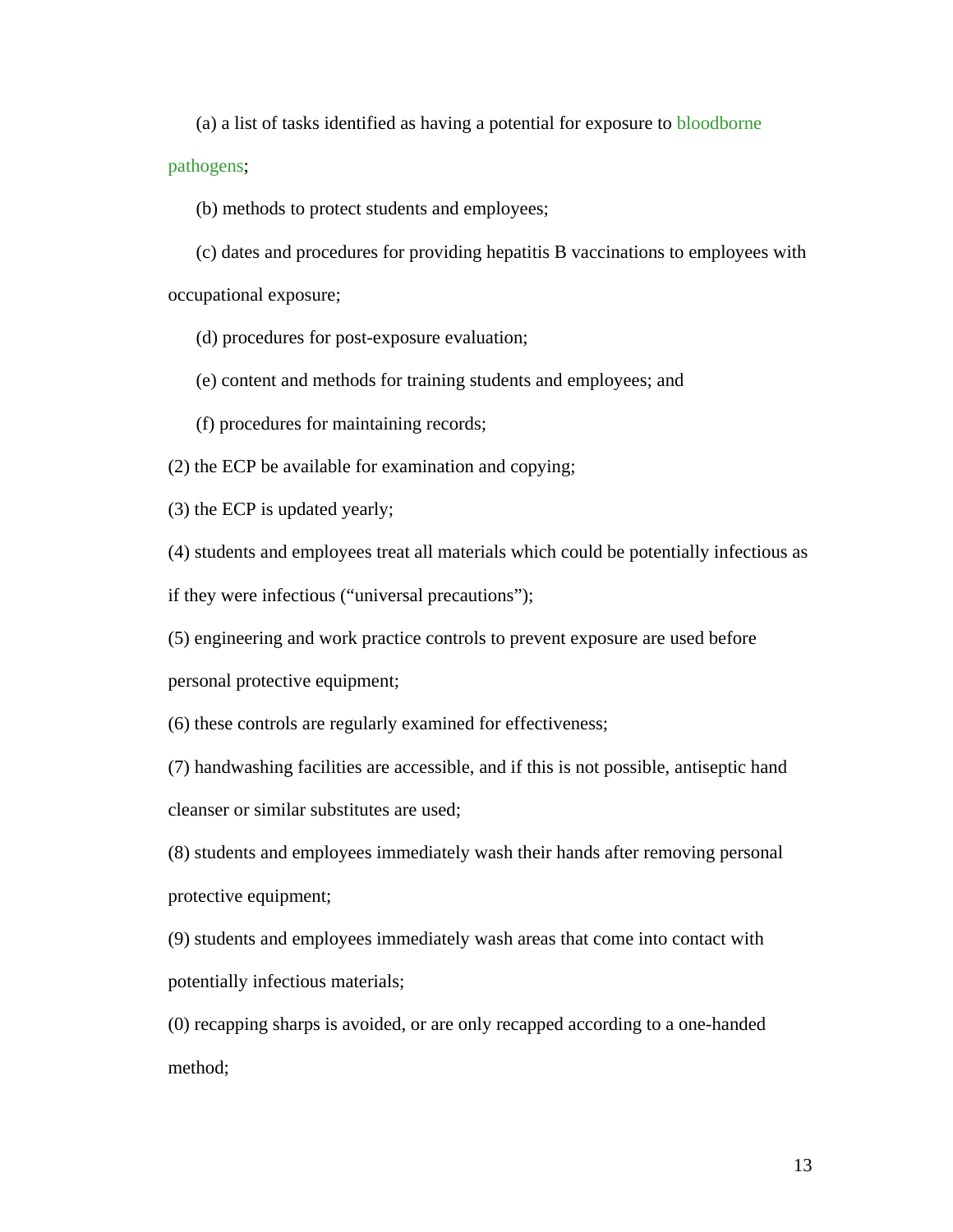(11) eating, drinking, smoking, handling contact lenses, and applying cosmetics is prohibited in areas where exposure exists;

(2) food and drink are not stored in areas where potentially infectious materials are kept;

(13) tasks involving blood are performed to minimize splashing, and pipetting and suctioning of blood is forbidden;

(14) potentially infectious materials are disposed of in safe containers;

(15) personal protective equipment is available to students and employees potentially exposed to bloodborne pathogens, properly disposed of, and worn when there is a potential for exposure;

(16) work areas and equipment that become soiled with potentially infectious materials are properly cleaned;

(17) sharps disposal containers and other biohazard disposal containers are properly accessible, labeled, and are designed and used to minimize exposure;

(18) the hepatitis B vaccine is available to people with occupational exposure;

(19) after an exposure incident, medical evaluation is available;

(20) people with occupational exposure promptly and regularly receive training on bloodborne pathogens; and

(21) records of training, exposure incidents, hepatitis B vaccinations and other medical information are maintained.<sup>44</sup>

The checklist requirements exhaustively cover the applicable requirements of the Bloodborne Pathogens Standard.45

<sup>&</sup>lt;sup>44</sup> National Institute for Occupational Safety and Health, *supra* note 34.<br><sup>45</sup> 29 C.F.R. § 1910.1030 (2008).